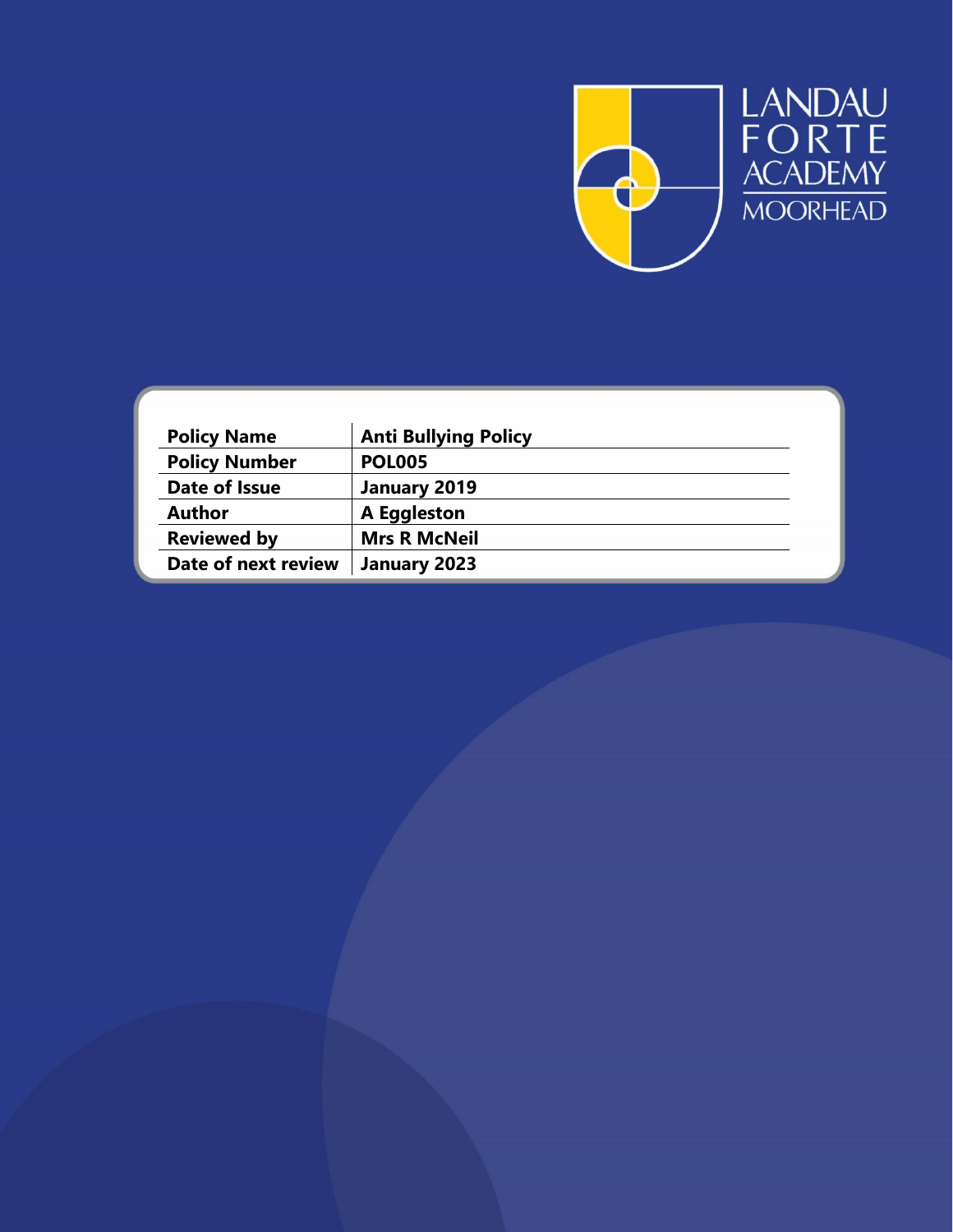| <b>Review date</b> | By whom             | <b>Summary of changes made</b>                     | <b>Date</b><br>implemented |
|--------------------|---------------------|----------------------------------------------------|----------------------------|
| February<br>2022   | <b>Mrs R McNeil</b> | No changes made only layout to<br>correct template | February<br>2022           |
|                    |                     |                                                    |                            |
|                    |                     |                                                    |                            |
|                    |                     |                                                    |                            |
|                    |                     |                                                    |                            |
|                    |                     |                                                    |                            |
|                    |                     |                                                    |                            |
|                    |                     |                                                    |                            |
|                    |                     |                                                    |                            |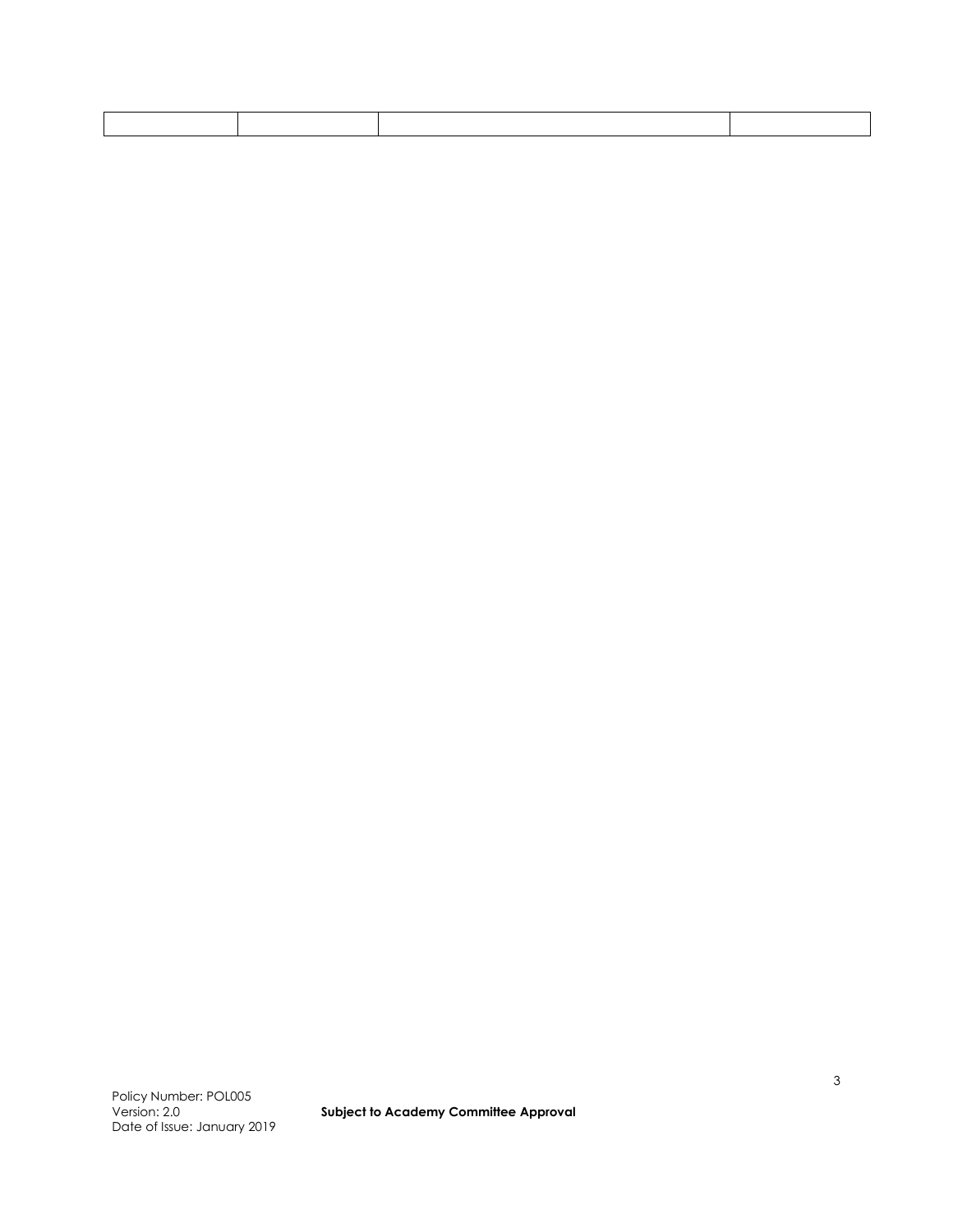Landau Forte Academy Moorhead is committed to the principle of helping children and adults to achieve more and places the happiness, welfare and safety of the children who attend the school as its highest priority. Landau Forte Academy Moorhead will endeavour to provide an environment that is safe and free from bullying. Bullying is not tolerated and staff at the school will act swiftly and firmly to deal with any situations which arise.

Landau Forte Academy Moorhead has written this policy to ensure that best practice and procedures are carried out at the school. This policy complies with the legal requirements of the Early Years Foundation Stage statutory framework.

## **Aims**

- To provide a safe, caring environment for the whole community and especially the children in our care.
- To instill in children that bullying is unacceptable and that reports of bullying will be taken seriously, recorded and acted upon.
- To reassure children that they will be listened to and will know that it is all right to tell.
- To listen to the concerns of parents and keep them informed of actions taken in response to a complaint.
- A full investigation will follow any report of bullying with detailed records kept of incidents, reports and complaints.
- To take appropriate action, including exclusion in cases of severe bullying.
- To monitor incidents of bullying during each academic year: The Headteacher will monitor and ensure records are kept of each incident.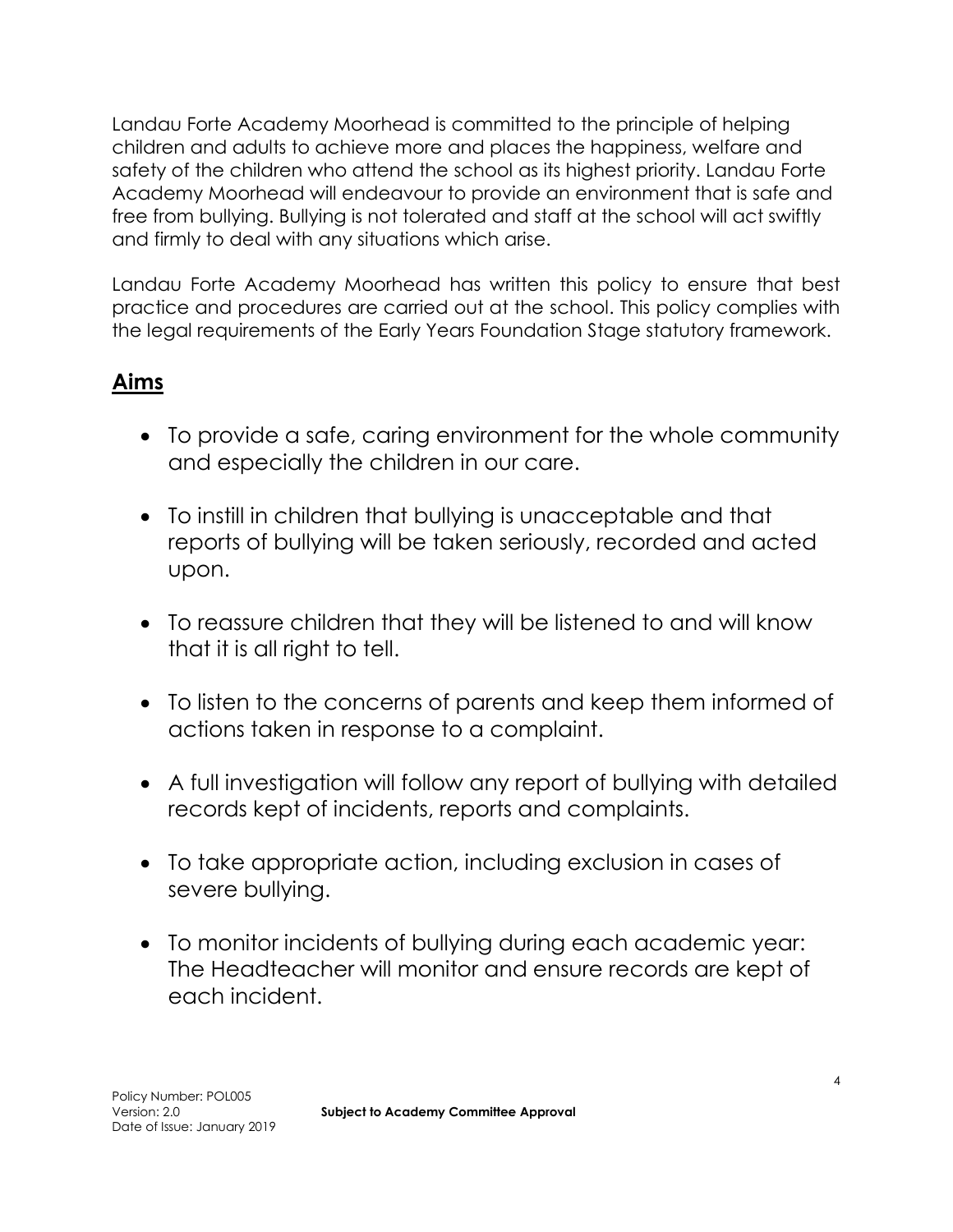#### **Definition**

The DCSF definition of bullying, as defined in their September 2007 Guidance: 'Safe to Learn: embedding anti-bullying in schools', is:

**"Behaviour by an individual or group usually repeated over time, that intentionally hurts another individual or group either physically or emotionally."**

*Definitions of Types of Bullying*:

**Emotional:** This form of bullying occurs when a person is deliberately (or excludes another person by) being overtly nasty or unkind. An example of emotional bullying is encouraging people not to play with somebody or making fun of somebody.

**Physical:** This form of bullying involves a deliberate physical act which results in injury or hurt feelings. Examples include punching, slapping or kicking.

**Psychological:** This is a very complex form of bullying which involves deliberate acts which cause fear or anxiety in another person.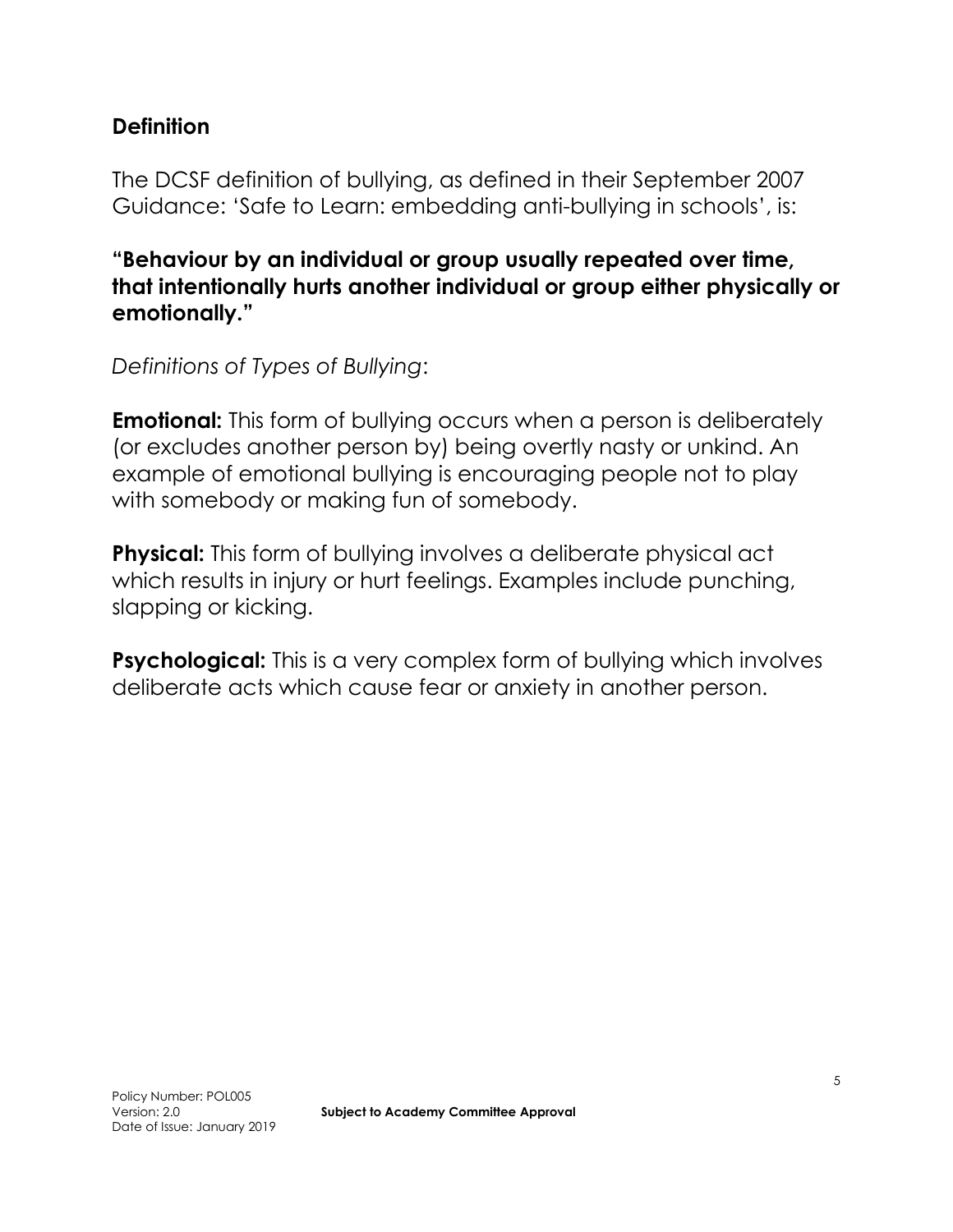# **Implementation of Policy**

#### **Preventing Bullying Behaviour**

- The Headteacher and staff will make every effort to create a safe, secure and caring environment in the school, where bullying is not acceptable in any form.
- The Headteacher/staff will discuss the expected levels of behaviour prior to the child starting with the school.
- Circle time sessions, drama and role play sessions will be facilitated to explore issues connected with bullying and its consequences at levels appropriate to the age of the children attending the school.

## **Procedures for Dealing with Bullying Behaviour**

When dealing with suspected incidents of bullying staff will be guided by the following principles:

- *1. Never ignore suspected bullying.*
- *2. Do not make premature assumptions. Listen to both sides of the story.*
- *3. Listen carefully to all people– more than one child with the same version does not mean they are telling the truth.*
- *4. Use a logical approach that moves pupils forward and focuses on making things right.*
- *5. Follow up the issue to check bullying has not reoccurred.*
- *6. Record information in detail outlining any incidents and conversations*.

#### *In the event of incidents which have been identified as 'bullying' the following principles and procedures will be followed at Landau Forte Academy Moorhead*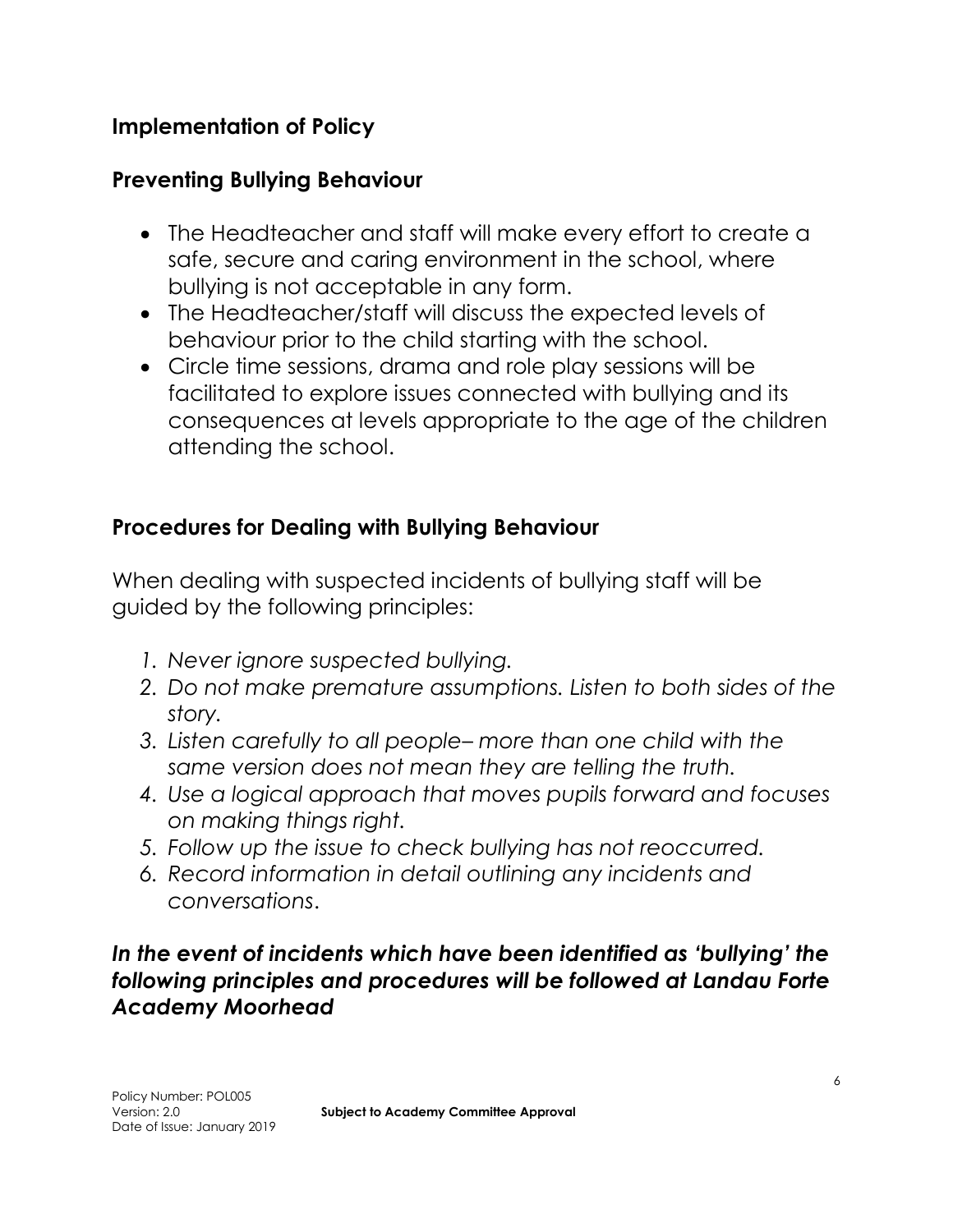- Incidents of bullying at the school will be investigated thoroughly and sensitively following the school policy.
- Children will be encouraged to report any incident of bullying that they experience or witness. Staff will reassure children that what they say will be listened to and taken seriously and detailed notes must be made clearly stating the allegation the child has made.
- The procedures will be explained to the child so that they are fully aware of the action to be taken. Details will be completed outlining the incident and action to be taken, this is to be recorded on the Arbor system.
- Staff members have a duty to inform the Headteacher of any bullying incidents they witness or suspect involving children or adults at the school.
- The victim of bullying will be comforted and supported by members of staff. Children will be closely supervised and their emotional well being will be checked regularly.
- In the majority of cases bullying behaviour will be dealt with according to the strategies set out in the Behaviour Management policy. This will involve working and talking with the bully to help them understand the impact of their behaviour and helping them make changes to prevent any occurrence of the behaviours causing concern.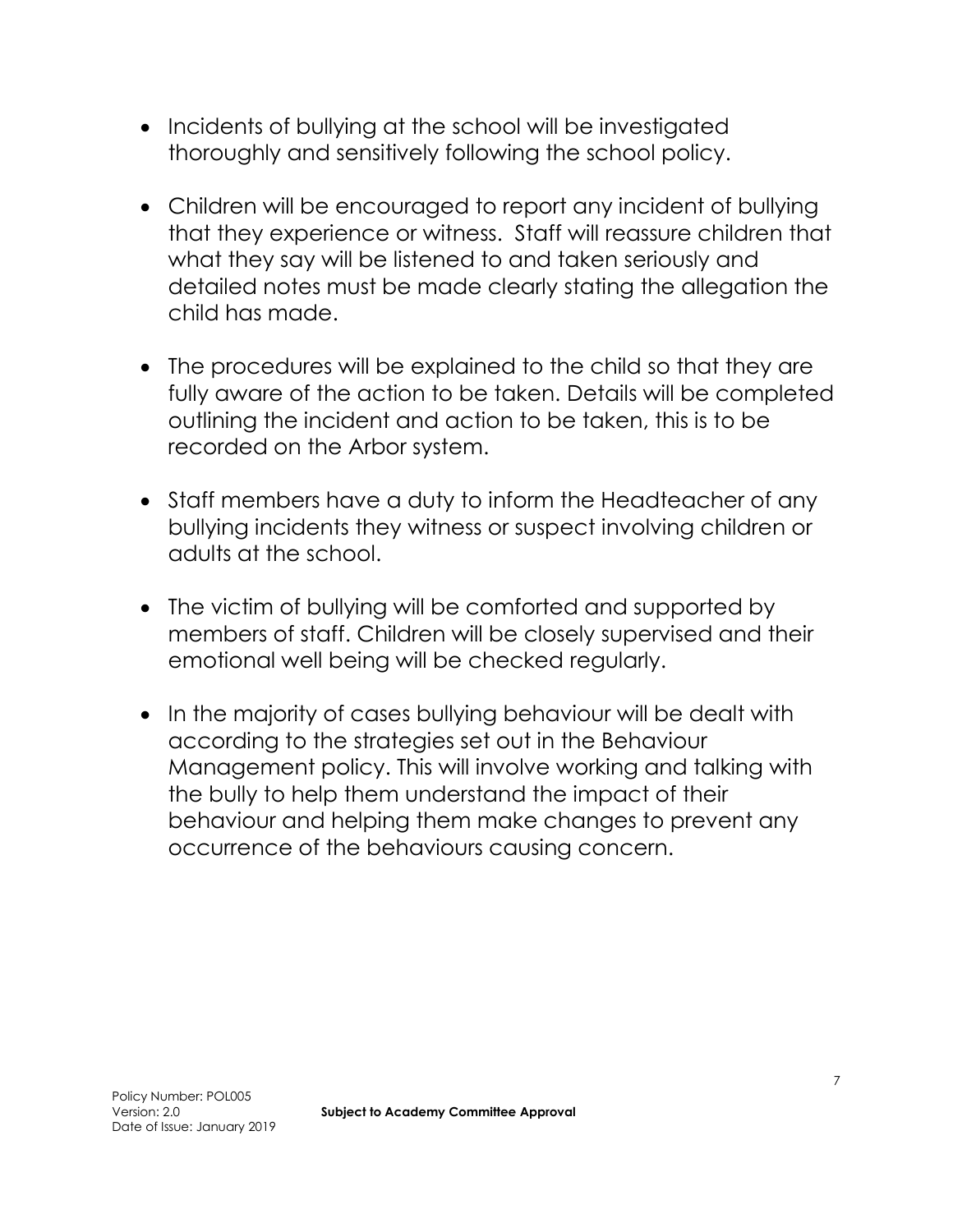## *Sanctions for perpetrating bullying behaviour bully may include:*

- *1. Verbal reprimand.*
- *2. Discussions with parents/carers where appropriate.*
- *3. Withdrawal of children from activities at the school.*
- *4. Loss or reduced breaktimes for a period.*
- *5. Fixed period of exclusion from school.*
- 6. *Permanent exclusion from the school may be used depending on the severity of the incident*.
- If a child has been the perpetrator of bullying their parent, carer or guardian will be informed and if necessary have a formal meeting with the parents to discuss the issues and identify solutions to the problem.
- If a staff member has been the perpetrator of bullying this will be dealt with by the Headteacher in accordance with the Staff Competency and Disciplinary Policy.
- Where bullying behaviour persists and is not stopped by using the strategies outlined in the Behaviour Management Policy, more serious actions may have to be taken if the behaviour is causing significant harm to another child or adult.
- If a parent or carer is unhappy with any aspect of the way the school handles the issue of bullying they may refer to the Trust's Complaints Policy.

# **Disability Equality Impact Assessment**

This policy has been written with reference to and in consideration of the school's Disability Equality Scheme. Assessment will include consideration of issues identified by the involvement of disabled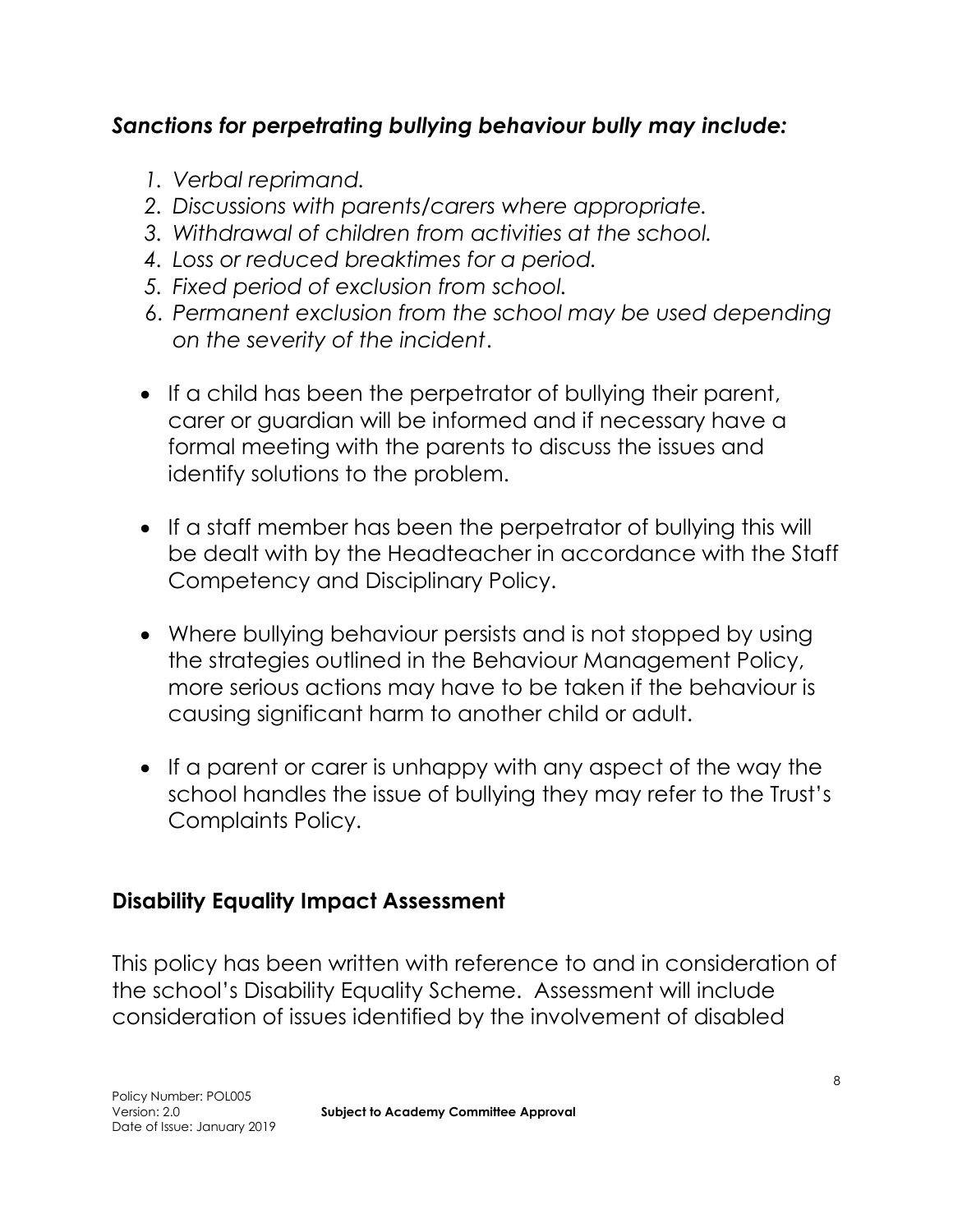children, staff and parents and any information the school holds on disabled children, staff and parents.